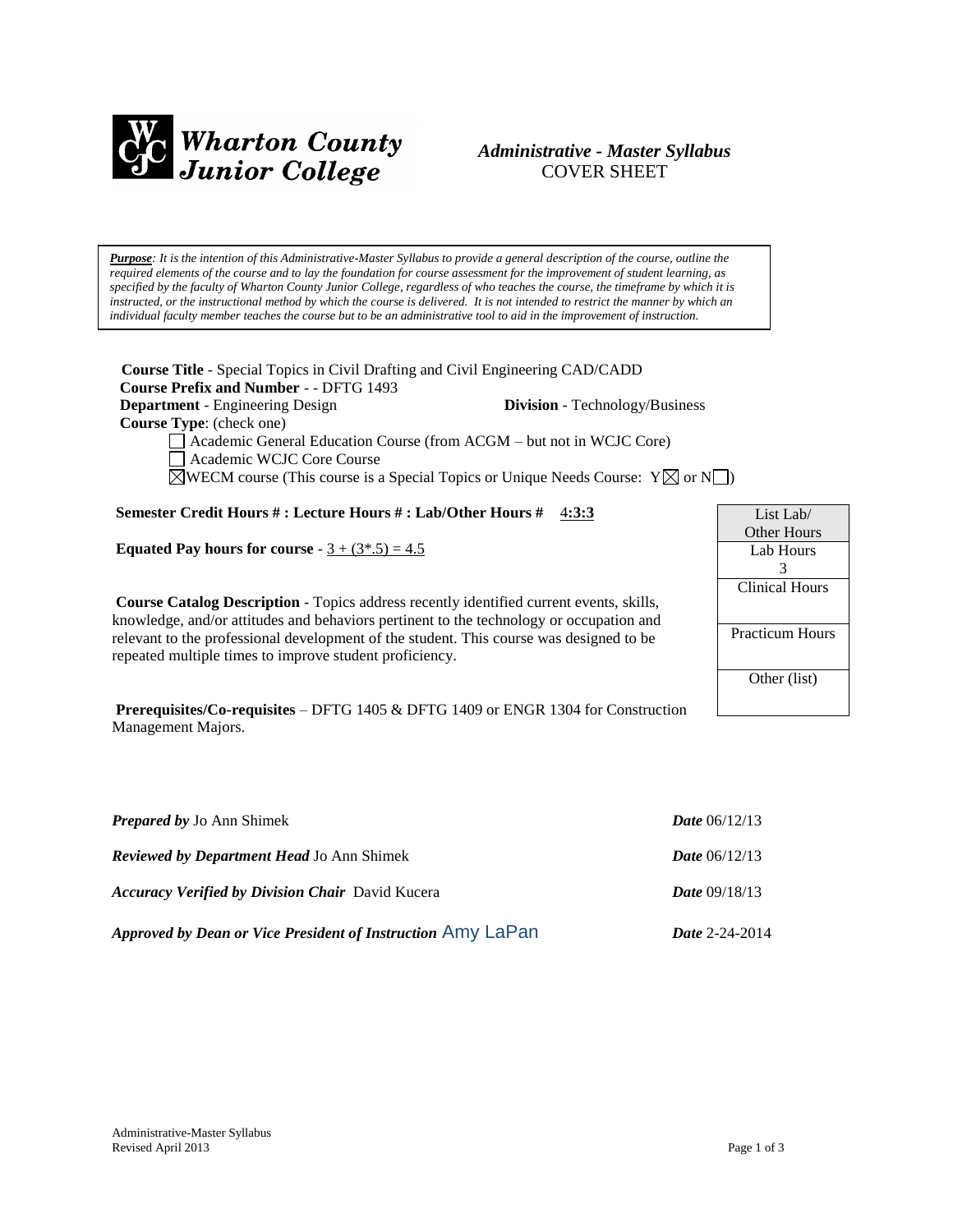

# *Administrative - Master Syllabus*

**I. Topical Outline** – Each offering of this course must include the following topics (be sure to include information regarding lab, practicum, clinical or other non-lecture instruction):

| Map Symbols                            | Map Scales                 |
|----------------------------------------|----------------------------|
| Contours                               | Plans and Profile          |
| <b>Plats</b>                           | Drainage                   |
| Azimuths and Bearings                  | Range and Townships        |
| Curve Data                             | Land Development           |
| <b>Survey Basics</b>                   | Easements                  |
| Civil Terminology                      |                            |
|                                        |                            |
| <b>Structural Materials</b>            | <b>Fabrication Process</b> |
| Framed Beam Details Welded Connections | <b>Seated Connections</b>  |
| <b>Beam Detailing</b>                  | <b>Section Drawings</b>    |
| <b>Engineering Drawings</b>            | Concrete Foundations       |
| Rebar Schedules                        | <b>Bills of Materials</b>  |
| <b>Basic Trigonometry Calculations</b> | Structural Wood            |

#### **II. Course Learning Outcomes**